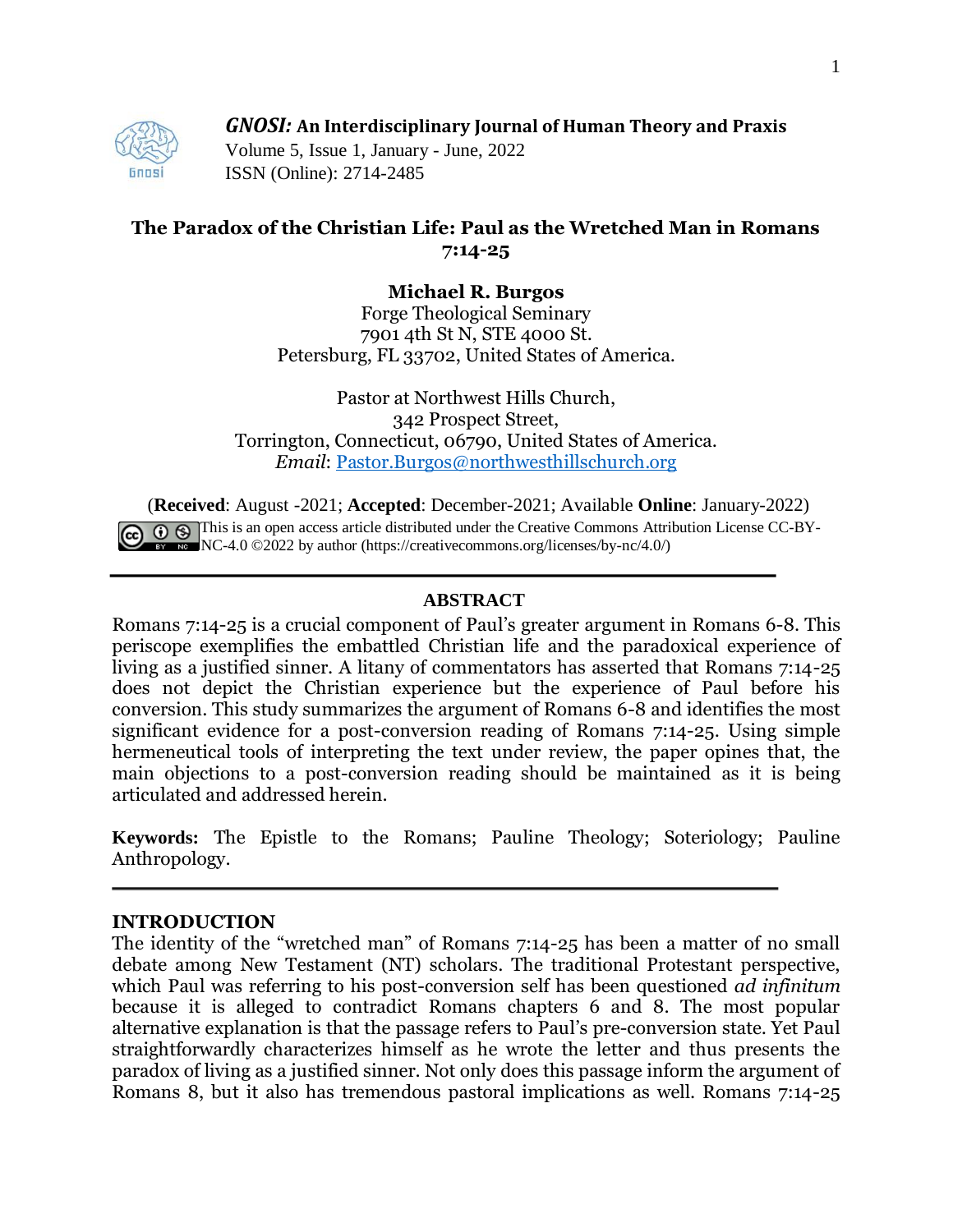resonates with the embattled Christian as he often unsuccessfully wages war on his personal sin and it is the basis for Paul's glorious exclamation in 8:1.

This essay will articulate the argument presented by Paul in Romans 6:1-8:2 and the reasons for viewing Romans 7:14-25 as indicative of Paul's post-conversion state. It will be shown that contextual evidence demonstrates a post-conversion reading and that Paul's anthropology as enunciated in the epistle is incongruous with a pre-conversion interpretation. Rather, the conflict expressed in Romans 7:14-25 must necessarily be that of the inner Christian life. Evidence from both Galatians 5:16-18 and the normative Christian experience will also be marshalled to support a post-conversion interpretation. Since the other predominant viewpoint argues that the passage is indicative of Paul's pre-conversion experience, this perspective will be utilized as the primary interlocutor throughout this study. Following these lines of evidence, the major objections raised by pre-conversion interpreters will be addressed.

## **SUMMARY OF THE ARGUMENT OF ROMANS 6-8:2**

Christians, wrote Paul, have been united with Christ in his death, burial, and resurrection and are thus no longer enslaved to sin (Rom. 6:1-7). Consequently, the redeemed must think of themselves as "dead to sin and alive to God in Christ Jesus" (v. 11). It is upon this basis that Paul instructed his readers to actively pursue personal righteousness. Those formerly held captive under the penalties of the law are now under grace and are free to pursue holiness (vv. 12-14). Slavery, however, is inescapable. One is either a slave to sin or to righteousness (vv. 15-16). Paradoxically, those who have been freed from slavery to sin are free as "slaves of God" (v. 22).

Chapter 7 begins with an analogy for the relationship between Christians and the law of God. Just as a wife is no longer bound to her late husband and is free to engage in another relationship (vv. 1-3), Christians have died in Christ and, therefore, no longer live according to the flesh while under the penalties of the law (vv. 4-5). Instead of bondage to the law, "we serve in the new way of the Spirit and not in the old way of the written code" (v. 6). Beginning in v. 5, Paul transitioned from using the second person to the first person marking his inclusion in "the new way of the Spirit."

Paul anticipated his reader's response to v. 6 and provided an apology for the holiness of God's law: "What then shall we say? That the law is sin? By no means! Yet if it had not been for the law, I would not have known sin" (v. 7). Paul reverted to his preconversion experience arguing that indwelling sin "seized an opportunity" at his knowledge of the law (vv. 1c-11). In both vv. 8 and 11, Paul described his indwelling sin in a personified fashion, as if it were an "oppressive force" (Dunn, 1988, p. 380). working in himself. His point in vv. 1-12 is that the law is holy but is nonetheless exploited by indwelling sin. In v. 13 Paul anticipated another objection:

> Did that [i.e., the law] which is good, then, bring death to me? By no means! It was sin, producing death in me through what is good, in order that sin might be shown to be sin, and through the commandment might become sinful beyond measure (Romans 7:13).

Again, sin is the malefactor. One of God's purposes in the giving of the law was to demonstrate the undeniable sinfulness of sin. It was not the law that killed Paul, but sin.

In v. 14 Paul concluded his apology for the holiness of the law: "For we know that the law is spiritual, but I am of the flesh, sold under sin." That Paul is here describing his post-conversion self is determined by vv. 15-8:1. "For I do not understand my own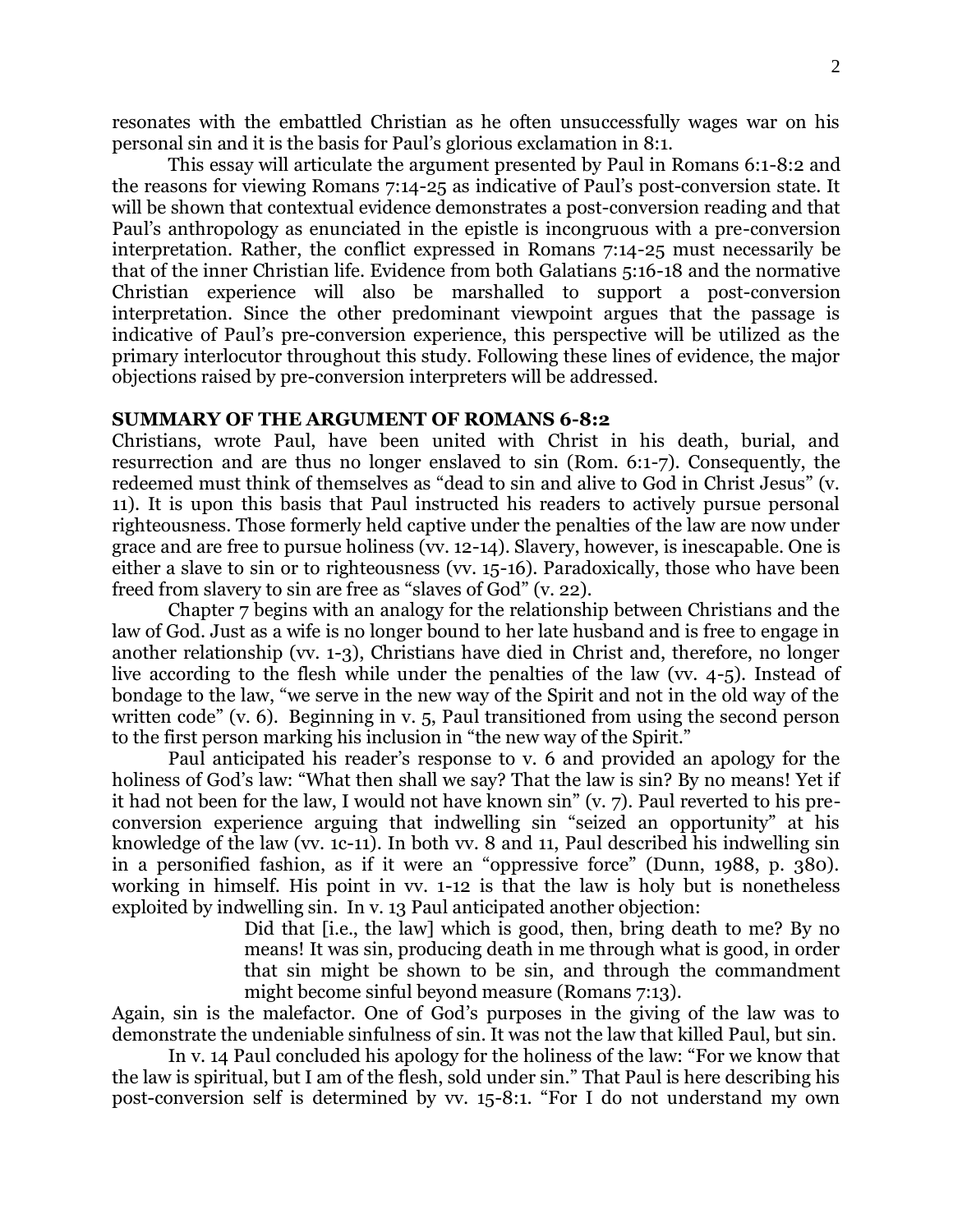actions. For I do not do what I want, but I do the very thing I hate" (v. 15). Here, Paul identified an internal turmoil between his desire to obey God's holy law and his inability to consistently carry it out. In v. 16, Paul argued that his desire for obedience and simultaneous failure to obey testifies to the goodness of the law of God: "Now if I do what I do not want, I agree with the law, that it is good" (Rom. 7:16). Even the sin of God's elect is redeemed as it confirms the righteousness of the law.

Drawing on the personification of sin in vv. 8 and 11, Paul made a distinction between his desire for obedience and his ongoing failure to obey: "So now it is no longer I who do it, but sin that dwells within me" (v. 17). This distinction rests upon the fact of Paul's union with Christ (cf. Rom. 6:1-8; 7:4-6). Apart from being united in Christ's death and resurrection, Paul could not have made such a distinction. However, since Christ was punished for his sin and was resurrected for his justification (Rom. 4:25), Paul can distinguish his Spirit-wrought desire for moral righteousness and his fallen nature. Paul readily admitted that his flesh is still desirous of sin (Rom. 7:18) and that although he desires total obedience he is not able to achieve it (vv. 18-19). He wrote in v. 20: "Now if I do what I do not want, it is no longer I who do it, but sin that dwells within me." That is, it is the "old man" (Rom. 6:6; cf. Eph. 4:22-24) that died with Christ (Rom. 7:4; cf. Gal. 2:20) is guilty of sin, but the new man, who is risen with Christ, desires obedience.

Following his dichotomy between the old and new, Paul discloses his personal battle as a Christian. When he desires to do what is good, evil crouches at the door (v. 21). Despite his failures, he rejoices in the law in his "inner being" (v. 22). That is, Paul envisions a willing soul and an unwilling carnal nature. This results in an ongoing battle between the old man and new; a war between Paul's mind (v. 16) and flesh which takes him captive to sin (v. 23). He then described himself with utter honesty: "Wretched man that I am!" and asked, in light of this seemingly unwinnable battle, "Who will deliver me from this body of death?". There is substantial discussion in the literature as to whether to render τοῦσώματος τοῦ θανάτουτούτου Rom. 7:24 "this body of death" or "the body of this death" (e.g., Calvin, 2009; Newman & Nida, 1973; Witherington, 2004). The demonstrative pronoun could be rendered either way. Because v. 25 (cf. 8:23) implies final deliverance in the resurrection, the former rendering is likely Paul's intention. The future passive ῥύσεται ("[who] will deliver") requires that this liberation is yet to come. Whereas Paul desires holiness, he is not able to attain it in whole. Only through Christ is liberation ultimately achieved: "Thanks be to God through Jesus Christ our Lord" (v. 25). Subsequently, Paul is content to "serve the law of God...with [his] mind" for the time being while his flesh still serves the "law of sin."

It is upon the basis of Paul's inner war between the old and new man that he rejoices in the forgiveness that is in Christ and eschatological hope for glorification: "There is therefore now no condemnation for those who are in Christ Jesus. For the law of the Spirit of life has set you free in Christ Jesus from the law of sin and death" (8:1-2). After disclosing his personal struggle, Paul returned to the second person in order to give the church at Rome assurance amid their similar struggle.

## **EVIDENCE FOR A POST-CONVERSION READING OF ROMANS 7:14-25**

Having rehearsed the argument presented in Romans 6:1-8:2, a review of the most compelling evidence for a post-conversion reading is provided below.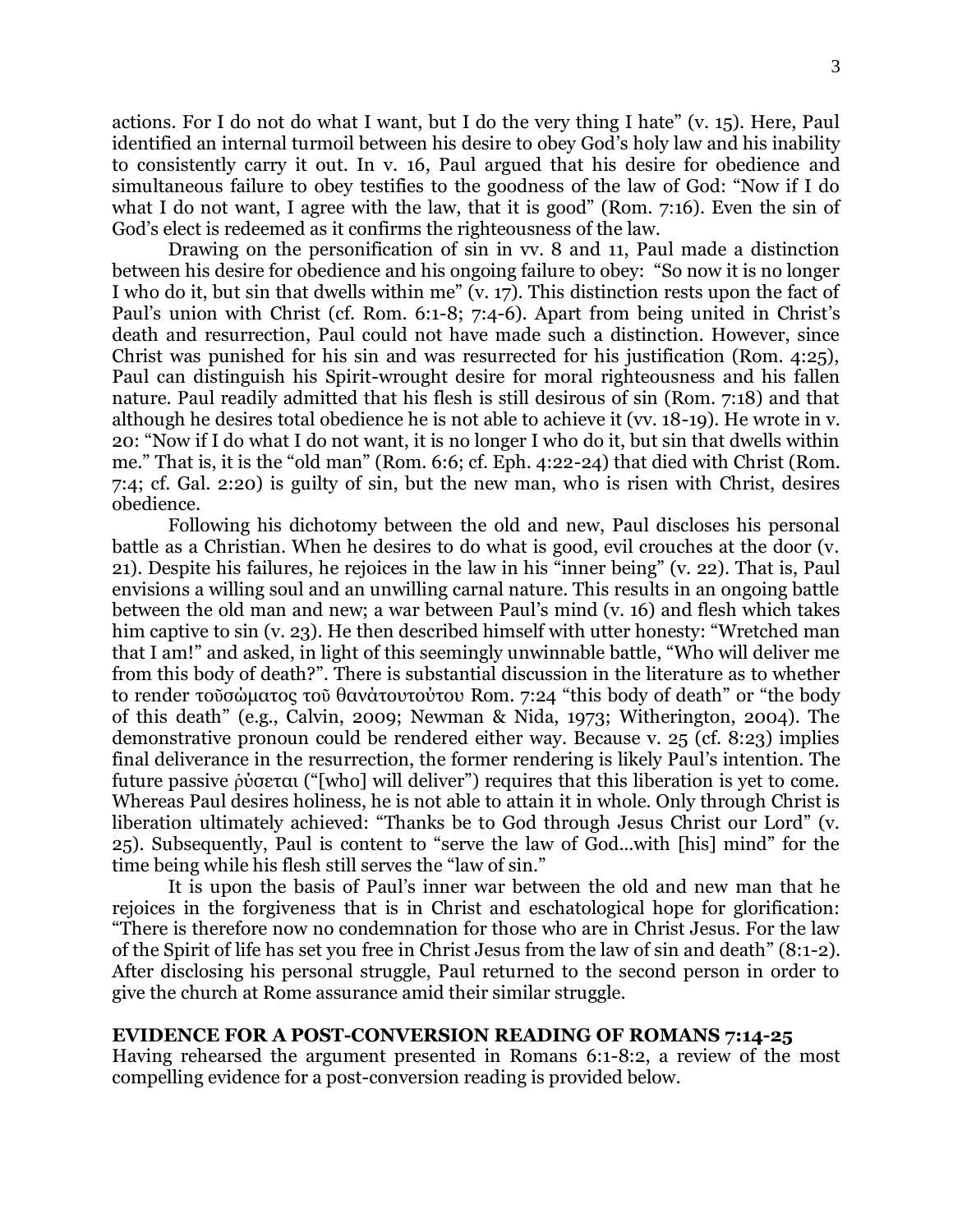#### **Evidence from a Contextual Reading**

The most natural way to understand the transition from aorist tense in 7:7-13 to present in 7:14-25 is to view them as indicative of a transition from Paul's former life as an unbeliever (e.g., "sin came alive and I died" at v. 9) to his life as a Christian (e.g., "I have the desire to do what is right" in v. 18). Whereas there are significant nuances regarding the relationship between grammatical tense and time (Campbell, 2015, pp. 217-220), the imperfect aspect depicted in this account is relative to Paul's then-current experience. This is why Paul can speak doxologically (v. 25) and pronounce "There is therefore now no condemnation for those who are in Christ Jesus" (8:1). The conjunction ἄρα joined with νῦν gives the effect of "Subsequently now" and thus ties the pronouncement of 8:1 with its antecedents in 7:14-25.

The most common rebuttal to the above is to assert that Paul was using a historical present as he recounted his past experience (e.g., Greathouse & Lyons 2008, p. 214; Seifrid1992, pp. 324-326). J. I Packer (2005, p. 345; cf. Soderlund and Wright 1999) observed:

> There is nothing comparable in Paul, and the use of the historic present in the gospels to give vividness to narrative does not provide a parallel, for here the narrative part is in the aorist, and what is in the present is not narrative, but generalized explanatory comment (pp. 73-75).

Thomas Schreiner (1998, p. 387) who presented arguments for both the pre and postconversion readings suggested that "The state of the person who is a slave to sin is communicated most effectively through present tense verbs." As Packer (2005) noted, such a reading does not have a parallel in the Pauline corpus. Furthermore, Paul does not claim he is a "slave to sin," but that he is conflicted between his desire for obedience and his failure to consistently obey (7:15). As will be shown below, the pre-conversion reading presupposes sub-biblical anthropology.

## **Evidence from Pauline Anthropology**

The claim that Romans 7:14 refers to Paul's pre-Christian life is untenable given his description of the human constitution apart from Christ elsewhere in Romans. He wrote in 3:10-11 "None is righteous, no, not one; no one understands; no one seeks for God." The unbeliever does not "hate" sin and is not conflicted about his obedience to God's holy law. Instead, the unbeliever is seeking something other than God (Rom. 1:18, vv. 21, 28). In 8:5 he wrote, "For those who live according to the flesh set their minds on the things of the flesh, but those who live according to the Spirit set their minds on the things of the Spirit." The unregenerate are not experiencing the tension between desiring full-on obedience to God and their proclivity for sin. Rather, "the mind that is set on the flesh is hostile to God, for it does not submit to God's law; indeed, it cannot" (8:7). Paul does not merely say the actions of the unbeliever cannot submit to God. The prognosis is far more depraved as the unbelieving *mind* is incapable (οὐδὲδύναται) of obedience. Unlike the unregenerate mind which does not understand spiritual things and mistakes them for folly, the regenerate person desires obedience and thus experiences an inner battle between his desire for righteousness and the reality of his sin.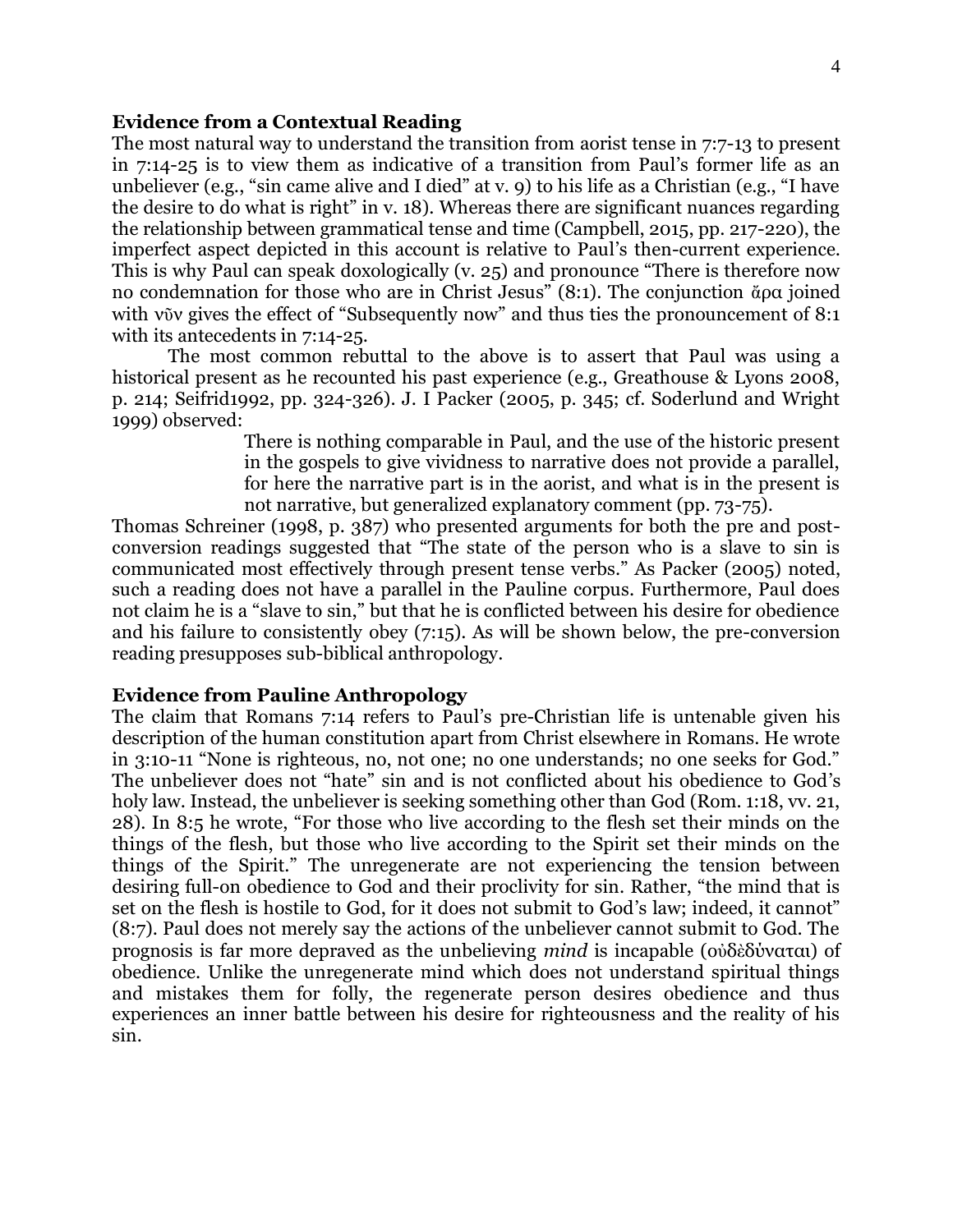#### **Evidence from Galatians 5:16-18**

Galatians 5:16-18 presents similar sentiments to Romans 7:14-25 to a Christian audience. Paul told the Galatians that there are conflicting desires at play in the Christian life. The "desires of the flesh" and the "desires of the Spirit" are "antithetical" (BDAG, 2000, p. 88) to one another (v. 17) and sinful desires "keep you from doing the things you want to do" (v. 18). Just as Paul articulated in Romans 7:15, "For I do not do what I want, but I do the very thing I hate," the Galatian Christians face the internal battle between a willing spirit and a fallen nature. So too, there are few differences between what Paul wrote in Galatians 5:16 and what he wrote in Romans 8:13. To both audiences, he exhorts them not to live by the flesh but to live/walk by the Spirit. Given these similarities and an undeniable Christian audience in Galatians 5:16-18, it is entirely likely that Paul's statements in Romans 7:14-25 depict his Christian experience.

While the Galatians Christians have been set free in Christ (Gal. 5:1), the fullness of their salvation has yet to arrive. They remain as heirs in the present time (4:7) awaiting the final consummation. Subsequently, the Galatian's salvation was already inaugurated through faith in Christ but not yet consummated via the resurrection. They are already justified (3:24, v. 26) and were presently being sanctified (5:18), but awaited glorification and the completion of their sanctification (5:5). Thus, the resurrection stands as the *telos* of the already-not-yet tension within the Christian life. Similarly, when Paul asked "Who will deliver me from this body of death?" (Rom. 7:24), his ultimate response is Christ through the resurrection (Rom. 8:11; cf. Gal. 6:8). The already-not-yet tension is the same in Galatians 5:16-18, Romans 7:14-25, and in the Johannine pieces of literature.

#### **Evidence from the Conventional Christian Experience**

Paul's description in Romans 7:14-25 certainly accords with the Christian experience. Although believers are justified in God's sight and are positionally righteous (Rom. 4:1- 8), they still remain in a world saturated with sin and in a body that possesses a natural proclivity for sin. Packer (Soderlund& Wright eds., 1999, p. 75) observed, "The Christless person's life is lived on the treadmill of moral and spiritual failure." One key distinction between the unconverted and converted is that the unbeliever does not view his present state as one of wretchedness. Rather, Paul described his obedience to the law prior to his conversion as "blameless" (Phil. 3:6). Like the rich young ruler (Mark 10:21), the unconverted person remains in a state of rebellion and self-righteousness. Whereas the redeemed soul, having been awakened to the weight of his sin, is troubled by his inability to obey the law in light of what Christ has achieved in his stead. When Paul asked, "Who will deliver me from this body of death?" (Rom. 7:24), he was articulating the exasperation every believer faces in his ongoing battle with sin.

The Christian experience is as *simul iustus et peccator* ("just and sinner at the same time"). According to Ubong E. Eyo (2020), Christ's propitiatory work has brought total pardon and the imputation of righteousness to the ungodly (Rom. 3:25; 4:5) but "the regenerate, believing, justified person still sins" (Sproul, 2010, p. 36). Paul can characterize himself as "fleshly" (Rom. 7:14) and as having a "body of death" (Rom. 7:24) "but these are not indicators of his soteriological state" (Timmins 2017, p. 155). Instead, these are the remnants of the old man that have yet to be delivered. Thus when John Wesley (1813, p. 28) claimed "To have spoken in this of himself, or any true believer, would have been foreign to the whole of his discourse; nay utterly contrary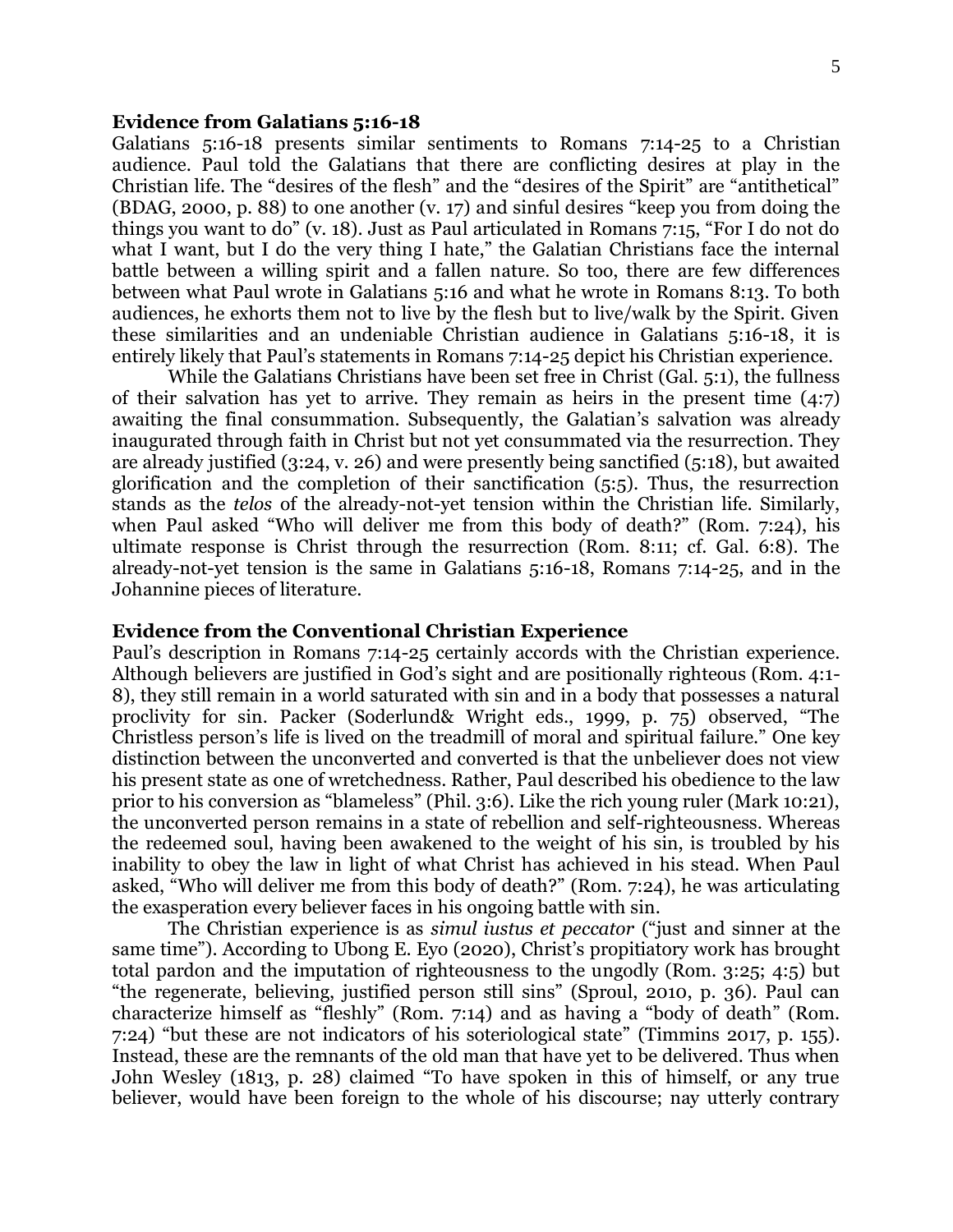thereto, as well as what is expressly asserted in Romans 8:2," his comments do not bare the counterweight of genuine Christian experience as both sinner and saint. The freedom from sin Paul described in Romans 8:2 is, in its most potent state, eschatological (Dunn, 1988, p. 396). Freedom from sin for the redeemed is only partial in this life and complete in the resurrection of the dead.

## **COUNTERING THE OBJECTIONS TO A POST-CONVERSION READING**

In his substantial commentary on Romans, Frédéric Godet (1883, p. 290; cf. Jewett, 2006, p. 472 and Greathouse & Lyons 2008 p. 223) argued that Romans 7:24 precludes a post-conversion reading:

There are two things in the form of ver. 24 which do not harmonize well with the supposition that Paul is here speaking as a representative of *regenerate* humanity. There is an indefinite pronoun τίς, *who*. A Christian may find himself in distress, but he knows at least the name of his deliverer. Then there is the future: *will deliver me*. In speaking as a Christian, Paul says viii. 2: hath made me free; for to the believer, there is a deliverance accomplished once for all, as the basis for all the particular deliverances which he may yet ask. He does not pray, therefore, like the man who utters the cry of our verse, and who evidently does not know this fundamental fact.

Godet has presupposed his own conclusion in assuming that Paul's question in Romans 7:24 is not rhetorical and thus not a rehearsal of the exasperation he felt when grappling with his proclivity for sin. Paul was narrating his own experience when his battle with sin seemed unwinnable. The question he posed in v. 24 depicts his desperation for total redemption from sin. Channing Crisler has persuasively argued that Paul's question in v. 24 is an expression of lament akin to that of the Psalms. He observed that "In OT lament, it is the tension between a prior promise of deliverance and subsequent suffering that elicits a cry of distress" (2020, p. 77).

Paul's question was not an admission of unbelief anymore than the questions raised by the psalmist (e.g., Pss. 13:1; 35:17; 79:5; 85:5). When David asked "Who will bring me to the fortified city?" (Ps. 60:9; cf. 108:10), referring to his need to invade the city of his enemies, it was not as though he forgot that Yahweh was his deliverer. The concept of deliverance runs through the whole of the Old Testament and is carried to the New Testament. Alistair Hunter (2012, p. 15; cf. Colijn, 1990) noted, "When Paul thought about Christian salvation, he saw it as a word with three tenses: a past event, a present experience, and a future hope." When referring to justification and pardon from sin by faith in Christ, Paul said: "We were saved" (Rom. 8:24) and "we have peace with God" (Rom. 5:1). However, when Paul referred to the process of sanctification, he uses a present participle "being saved" (1 Cor. 1:18; 2 Cor. 2:15). When Paul refers to the eschatological fulfillment of salvation in resurrection and glorification, he refers to salvation in the future as in Romans 7:24 (cf. Rom. 13:11). Therefore, Paul can speak as a Christian of a deliverance yet to come. Colin Kruse (2012) has objected to a postconversion reading, suggesting that:

> It seems to fun afoul of other telling statements Paul makes about the Christian's experience, in particular, 6:14 ('For sin shall no longer be your master, because you are not under the law, but under grace'); 6:18 ('You have been set free from sin and have become slaves to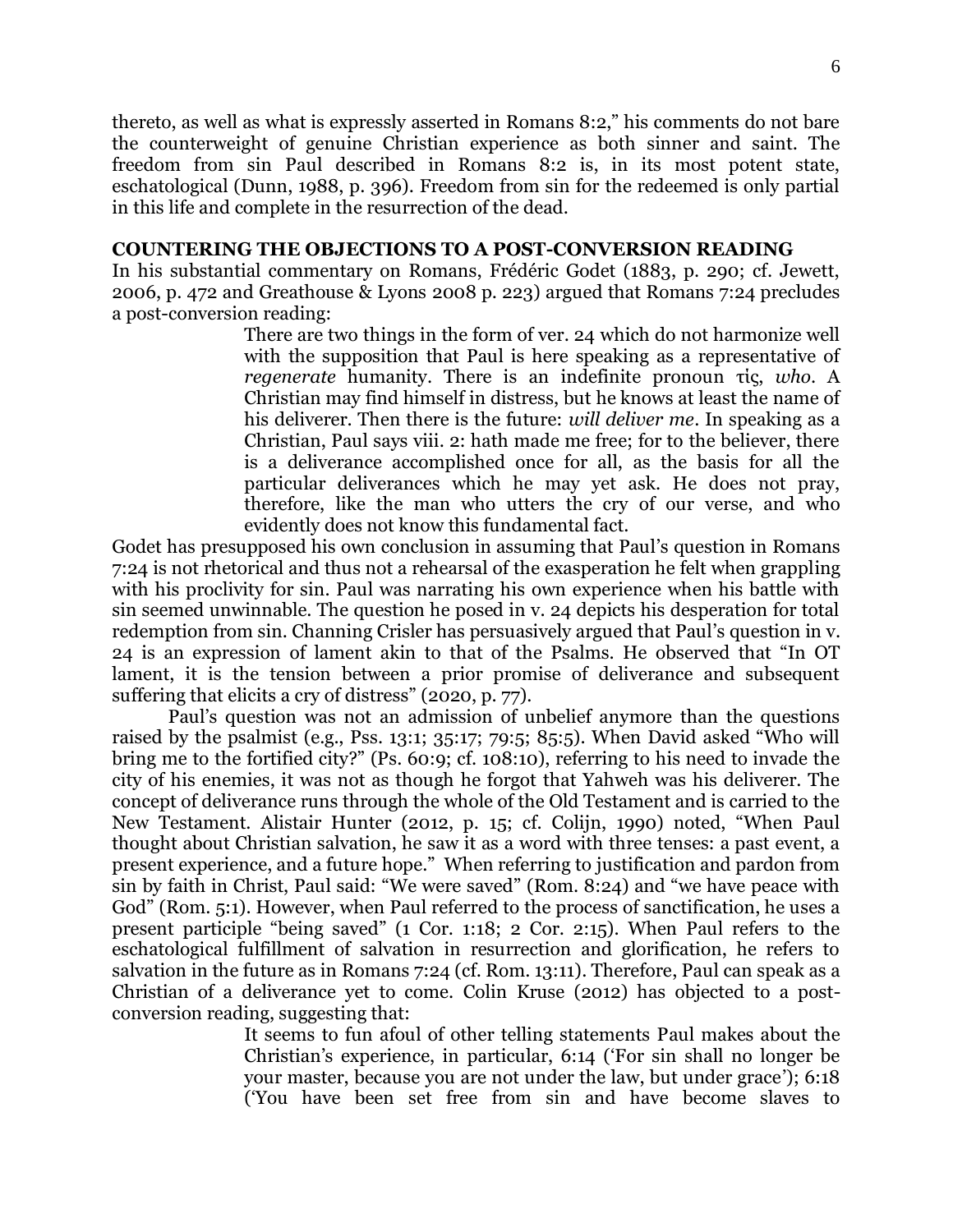righteousness'); and 8:8-9 ('Those who are in the realm of the flesh cannot please God. You, however, are not in the realm of the flesh but are in the realm of the Spirit, if indeed the Spirit of God lives in you. And if anyone does not have the Spirit of Christ, they do not belong to Christ') (p. 318).

Kruse's objections neglect the already-not-yet experience of salvation. Whereas the Roman Christians have been justified (Rom. 5:1) and are no longer under the law (Rom. 7:6), they still faced the reality of the flesh and a fallen world. This is why Paul modified his statement in 6:18 by saying "For just as you once presented your members as slaves to impurity…so now present your members as slaves to righteousness leading to sanctification" (6:19). Paul's command is not to achieve the impossible, namely, faultless obedience, but to change their attitude from "slaves of impurity" to "slaves of righteousness." This change, said Paul, leads to sanctification. One wonders how Kruse's viewpoint wouldn't imply sinless perfectionism at conversion. Moreover, any doctrine of progressive sanctification must account for the tension experienced in the inner Christian life between a desire to honor God and the inability to obey perfectly.

As Robert Mounce (1995, p. 167) noted, "Romans 7 does not describe the totality of Paul's spiritual experience. In fact, it is preparatory to what follows. It sets the stage for the triumph of chapter 8." This observation captures Paul's rhetorical strategy: He honestly depicts his internal struggle between the spirit and the flesh in order to amplify the glorious value of Christ's achievements for sinners in Romans 8:1. Mounce (1995) went on to describe the internal already-not-yet tension inherent in the Christian life:

> It probably is true that in the lives of most earnest Christians the two conditions Paul described exist in a sort of cyclical advance. Recognition of our inability to live up to our deepest spiritual longings (chap. 7) leads us to cast ourselves upon God's Spirit for power and victory (chap. 8) …Sanctification is a gradual process that repeatedly takes the believer through this recurring sequence of failure through dependency upon self to triumph through the indwelling Spirit (pp. 167-168).

The argument presented in Romans 7:1-8:2 moves from the state of the unconverted to the tension between the already-and-not-yet of salvation and then to the glorious hope of the resurrection. Paul's self-disclosure in 7:14-24 is typical of every believer's walk: A two condition cycle as Mounce (1995) described, comprised of failed self-reliance and victorious dependence upon the Spirit.

## **CONCLUSION**

Romans 7:14-25 depicts a struggle made possible by the regenerative work of the Holy Spirit. It depicts Paul's internal tension between the old man who persists in sinful desires and the new man who seeks obedience to God. This battle results in his abiding trust in the forgiveness of sins and the promise of eschatological deliverance.

The objections raised against the traditional post-conversion reading of Romans 7:14-24 fail to account for Paul's rhetorical strategy, including his use of lament, and the already-not-yet experience of salvation. The first and third tenses of salvation found in Paul account for his descriptions of victorious Christian living while the second account for the struggle toward sanctification. Interpreters who have argued for a preconversion reading never address Pauline anthropology as it relates to his selfdescription. Paul's doctrine of man does not possess a category for an unbeliever who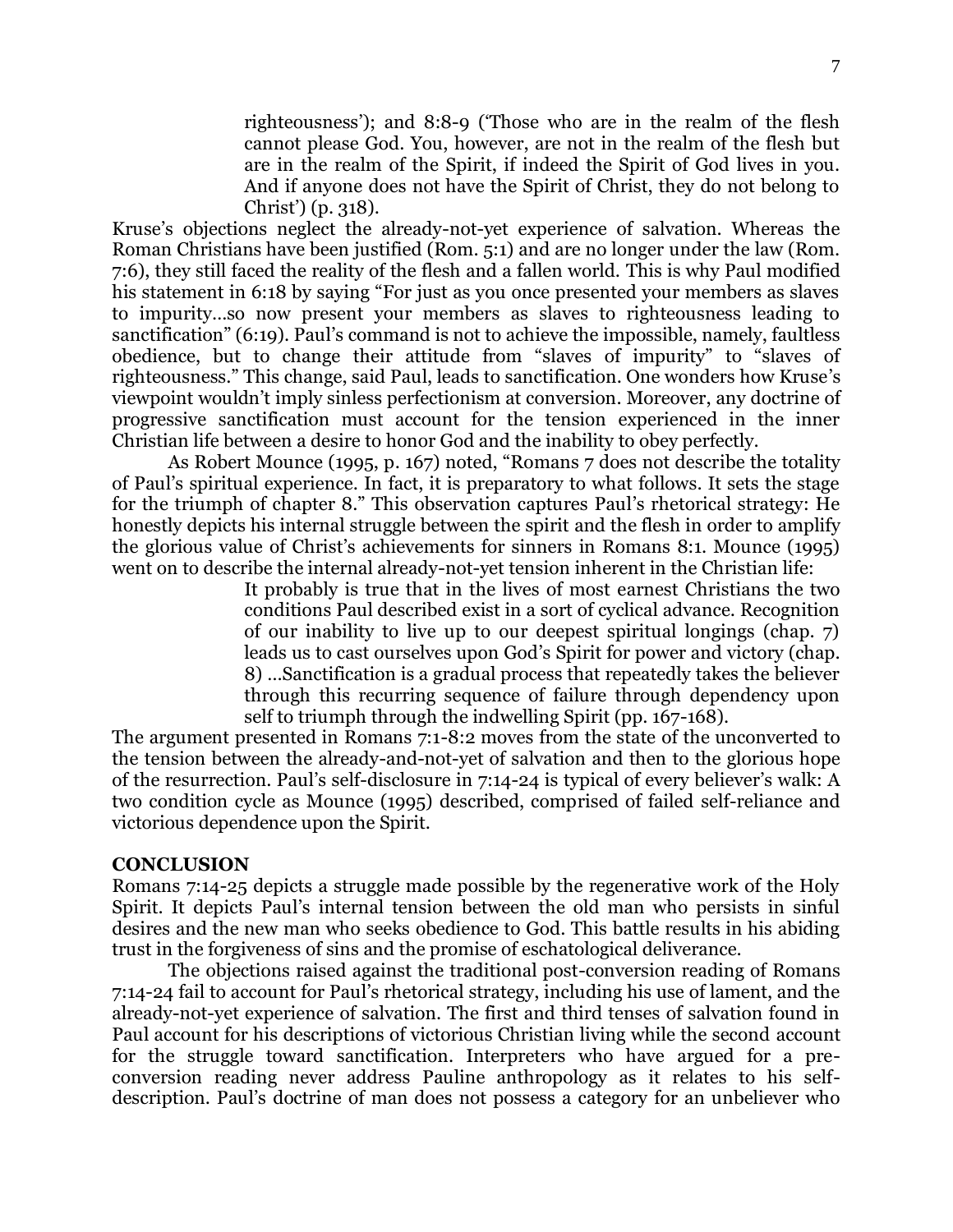experiences an internal conflict between desiring obedience before God and an ongoing proclivity for sin. Instead, Paul's depiction of the human condition is given over to the pursuit of sin.

## **REFERENCES**

- Aland, K., Aland, B., Karavidopoulos, J., Martini, C. M., & Metzger, B. M. (2012). *Novum Testamentum Graece*, (28th Ed.) [NA]. Stuttgart: Deutsche Bibelgesellschaft.
- Arndt, W., Danker, F. W., Bauer, W., & Gingrich, F. W. (2000). *A Greek-English lexicon of the New Testament and other early Christian literature* (3rd ed.) [BDAG]. Chicago, IL: Univ. of Chicago Press.
- Calvin, J. (2009). *Calvin's Commentaries* (H. Beveridge ed.) (Vol. 19). Grand Rapids, MI: Baker Books.
- Campbell, C. (2015). *Advances in the Study of New Testament Greek: New Insights for Reading the New Testament*. Grand Rapids, MI: Zondervan.
- Colijn, B. B. (1990). Three Tenses of Salvation in Paul's Letters. *Ashland Theological Journal,* 22, 29-41.
- Cranfield, C. E. B. (2004). *A critical and exegetical commentary on the Epistle to the Romans*. International Critical Commentary. New York: T&T Clark International.
- Dunn, James D. G. (1988). *Romans 1-8*. Word Biblical Commentary. Dallas, TX: Word Pub.
- Eyo, U. E. (2020). The Concept of Atonement in the Old Testament, Greco-Roman World and the New Testament. *Journal of Humanities and Social Sciences, 2*(2), 75-81.
- Godet, F. (1883). *Commentary on St. Paul's Epistle to the Romans*. New York: Funk & Wagnalls Pub.
- Greathouse, W. M., & Lyons, G. (2008). *Romans 1-8: A Commentary in the Wesleyan Tradition*. New Beacon Bible Commentary. Kansas City, MO: Beacon Hill Press.
- Hunter, A. M. (2012). *The Gospel According to St. Paul*. London, UK: SCM Press.
- Jewett, R. (2006). *Romans*. Hermeneia. Minneapolis, MN: Fortress Press.
- Kruse, C. G. *Paul's Letter to the Romans. The Pillar New Testament Commentary*. Grand Rapids, MI: Eerdmans.
- Luther, M. (2003). *Commentary on the Book of Romans* (Trans. by J. Theodore Mueller). Grand Rapids, MI: Kregal.
- Mounce, R H. (1995). *Romans*. The New American Commentary. Nashville, TN: B & H.
- Newman, B. M., & Nida, E. A. (1973). *A handbook on Paul's letter to the Romans*. New York: United Bible Societies.
- Omanson, R. L., & Metzger, B. M. (2006). *A Textual Guide to the Greek New Testament: an adaptation of Bruce M. Metzger's Textual commentary for the needs of translators*. Stuttgart: Deutsche Bibelgesellschaft.
- Packer, J. I. (2005). *Keep in Step with the Spirit: Finding Fulness in Our Walk with God* (Rev. Ed.). Downers Grove: IVP.
- Schreiner, T. R. (1998). *Romans*. Baker Exegetical Commentary on the New Testament. Grand Rapids, MI: Baker Academic.
- Seifrid, M. A. (1992). The Subject of Rom 7:14-25. *Novum Testamentum*, 34, 313-333.